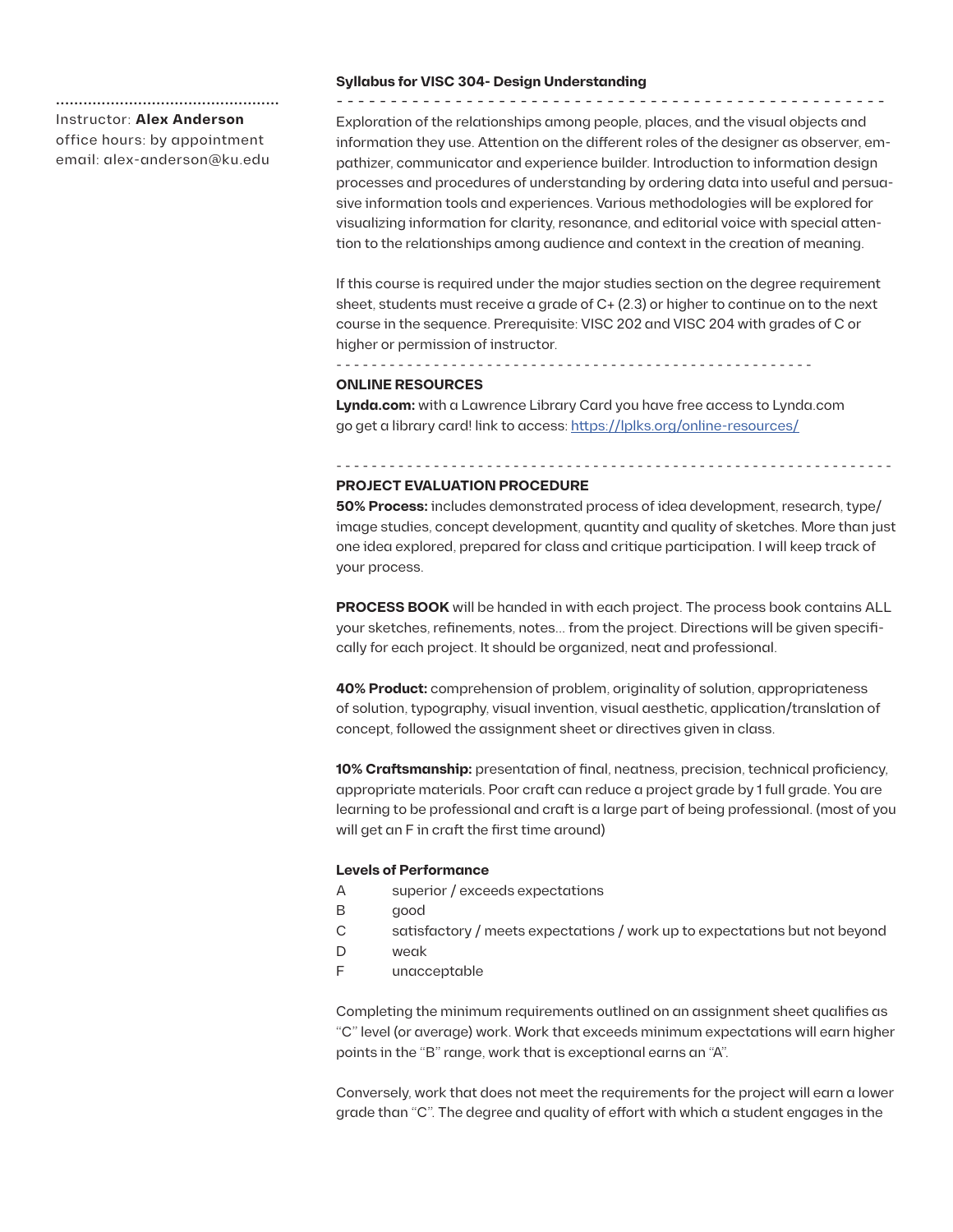different criteria (above or below the minimum requirements) for each assignment determines how well they do.

- - - - - - - - - - - - - - - - - - - - - - - - - - - - - - - - - - - - - - - - - - - - - - - - - - - - - - - - - - - - - - -

## **SOPHMORE REVIEW**

## http://design.ku.edu/visual-communication-review

This course is required under the majors studies section on your degree check sheet you must receive a minimum grade of a "C" (2.0) or higher in both VISC 202 and 204 to continue onto the spring semester VISC courses. You do not have the option of repeating either course and must transfer to another major. Please hold onto all of your work completed in both classes. The Spring Portfolio Review is of all projects produced in both the fall and spring semesters in Visual Communication Design courses. The Visual Communication Design faculty use this review to determine if the students' work is at a satisfactory level. Supplemental to the grade portion of the Portfolio Review, students are also evaluated on attendance, work habits, attitude, and the ability to listen and learn from constructive criticism.

## **LATE PROJECTS**

All projects and assignments are due on the date set by the instructor. Late projects will be penalized by lowering the project grade by one full letter grade for each day that it is late. Late projects will not be accepted beyond three days after the original due date.

- - - - - - - - - - - - - - - - - - - - - - - - - - - - - - - - - - - - - - - - - - - - - - - - - - - - - - - - - - - - - - -

- - - - - - - - - - - - - - - - - - - - - - - - - - - - - - - - - - - - - - - - - - - - - - - - - - - - - - - - - - - - - - -

### **EXPECTED WORKLOAD**

The minimum standard workload for courses at the University of Kansas entails a ratio of at least 2 hours of outside-of-class work per week for each credit hour. For instance, a typical 3-credit-hour course at KU features at least 6 hours of outside-ofclass work each week.

In order to provide impactful training and prepare students for the rigor of professional work in Design, courses offered by the Department of Design often exceed that minimum standard. Students can anticipate 3 or more hours of outside-of-class work per week for each credit hour. This means that a 3-credit-hour course offered by the Department of Design usually features at least 9 hours of outside-of-class work each week, and a 4-credit-hour course offered by the Department of Design usually features at least 12 hours of outside-of-class work each week. Variability certainly exists due to student aptitude, instructors' pedagogical strategies, and other factors, though these guidelines can be trusted as a general rule.

Because of the intense workload of Design courses, we recommend that students avoid extracurricular engagements that would have them working more than 10-15 hours per week. We realize that isn't always possible, and our department's academic advisor may be able to help you find a healthy balance! Please contact our department's academic advisor if you have questions or concerns about your workload.

# - - - - - - - - - - - - - - - - - - - - - - - - - - - - - - - - - - - - - - - - - - - - - - - - - - - - - - - - - - - - - - - **PROFESSIONALISM AND PARTICIPATION**

Design is a collaborative profession. Clear verbal skills are important in communicating one's ideas to clients and Design team members, and professional conduct can have a significant impact on the ability of a Designer to succeed. Because of the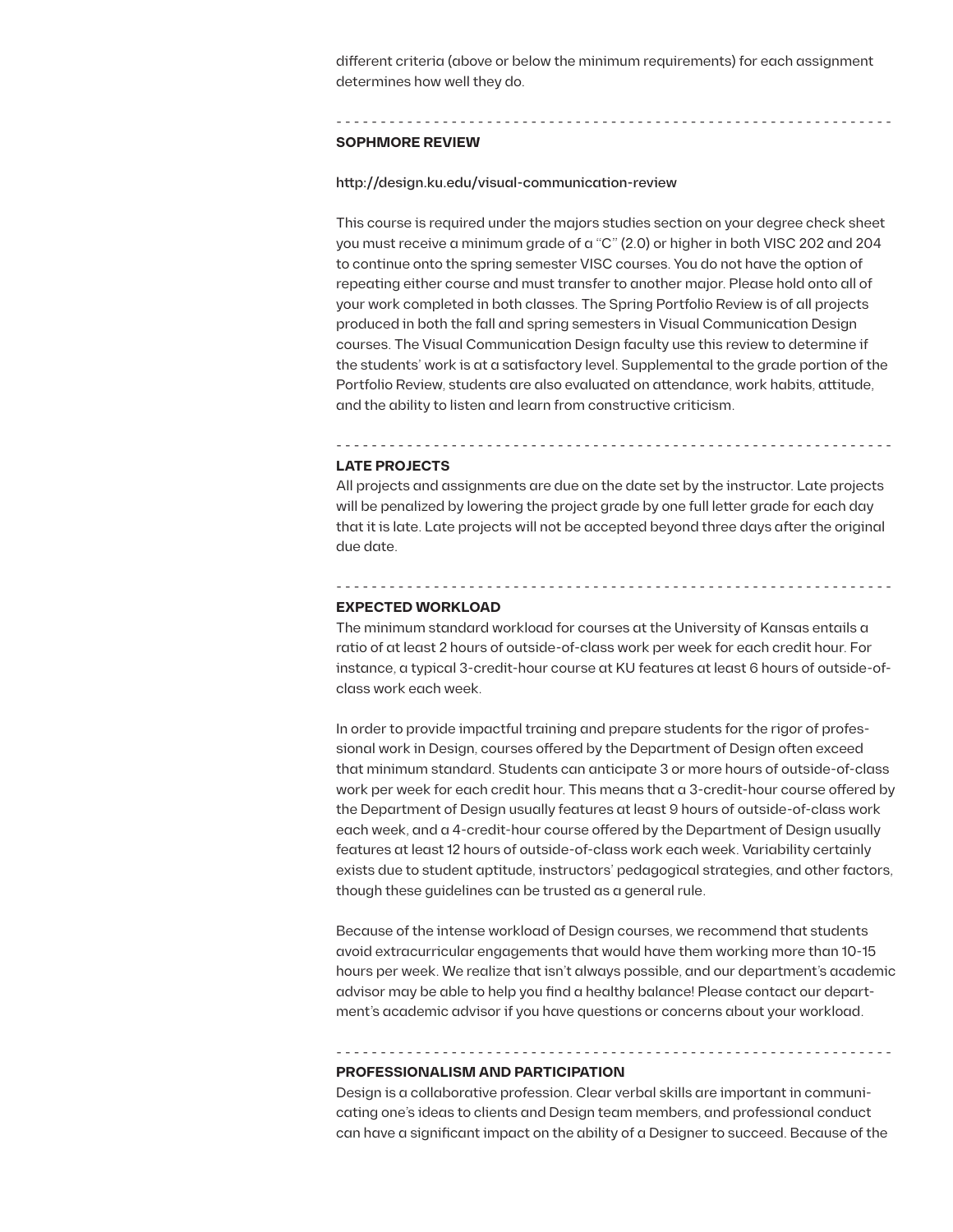importance of professionalism in communication and conduct, students should maintain themselves according to the following guidelines:

-Attend each session of class in its entirety.

-Come prepared to present their concepts, discuss how the form of their design supports their concept, and describe how they arrived at their ideas.

-Participate in critiques and discussions with a spirit of mutual respect. Providing comments to one's peers is a privilege. Students will benefit from both giving and receiving feedback - one does not have to "like" another's work, but must provide insightful commentary in a courteous and productive manner.

-Maintain a positive and open-minded attitude.

-Demonstrate self-discipline and eagerness to participate.

-Consistently strive for the highest standards of quality in work and conduct.

# **Failure to abide by the guidelines and policy notes stated in this policy will lower a student's grade by one full letter grade or more.**

### **CELL PHONE USAGE:**

Students are required to turn their cell phones off or on silent and refrain from browsing the web, using social media, checking email, text messaging, etc. during class, lectures, and demonstrations. Students may use these devices only during designated break times.

- - - - - - - - - - - - - - - - - - - - - - - - - - - - - - - - - - - - - - - - - - - - - - - - - - - - - - - - - - - - - - -

#### **THE PURPOSE OF CRITIQUE**

Critique is one of the most valuable parts of a formal design education. It is also one of the most difficult aspects of the design school experience. It is a collaborative activity that takes quite a bit of time to learn — both in terms of how to give feedback, and how to accept feedback. **READ: http://howtocrit.com/index.html** 

- - - - - - - - - - - - - - - - - - - - - - - - - - - - - - - - - - - - - - - - - - - - - - - - - - - - - - - - - - - - - - -

#### **PLAGIARISM AND ACADEMIC MISCONDUCT**

All work you hand in for this class must be made by you, over the course of this semester, exclusively for this class. All necessary and appropriate sanctions will be issued to all parties involved with plagiarizing any course work. Plagiarism and any other form of academic misconduct that is in violation with the University Senate Rules and Regulations will not be tolerated, and may **result in failing the course**, suspension from the department, or expulsion from the university.

## **The School of Architecture and Design Policy on Misconduct**

Academic misconduct by a student shall include, but not be limited to, disruption of classes; threatening an instructor or fellow student in an academic setting; giving or receiving of unauthorized aid on examinations or in the preparation of notebooks, themes, reports, or other assignments; knowingly misrepresenting the source of any academic work; unauthorized changing of grades; unauthorized use of university approvals or forging of signatures; falsification of research results; plagiarizing of another's work; violation of regulations or ethical codes for the treatment of human and animal subjects; or otherwise acting dishonestly in research. The full policy of the School of Architecture & Design and the procedures of the Department of Design for processing allegations of academic misconduct. design.ku.edu/academic-misconduct

## **IMAGERY**

It is important that you create your own imagery, or use imagery that belongs to the

- - - - - - - - - - - - - - - - - - - - - - - - - - - - - - - - - - - - - - - - - - - - - - - - - - - - - - - - - - - - - - -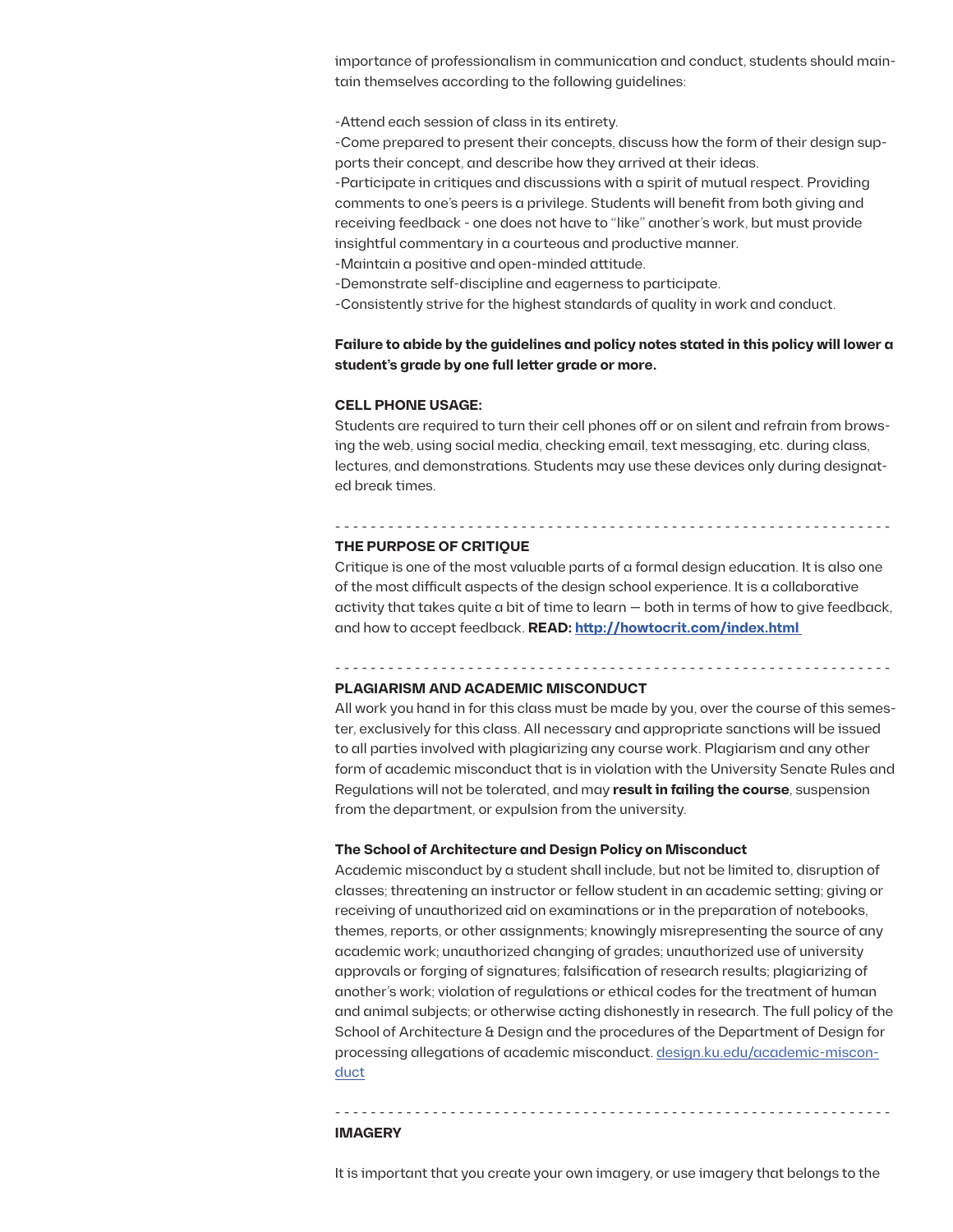Public Domain, when you can't create your own imagery make sure you attribute where you found the images -- add attribution to any Behance post you make that has imagery that you found on the internet. Do not think that just because you found it you can use it. This is not a matter of finders keepers.

# Sources for Pubic Domain Imagery (you need to take time to search)

UpSplash: https://unsplash.com/images/stock/public-domain Pixels: https://www.pexels.com/public-domain-images/ Flickr Commons: https://www.flickr.com/commons Public Domain Review: https://publicdomainreview.org/collections/ Library of Congress: oc.gov/collections/ The New York Public Library: nypl.org/research/collections/digital-collections/public-domain The Metropolitan Museum of Art (make sure the Open Access option is selected.) The British Library: https://www.flickr.com/photos/britishlibrary/albums National Archives: flickr.com/photos/usnationalarchives/albums/72157630300235950

- - - - - - - - - - - - - - - - - - - - - - - - - - - - - - - - - - - - - - - - - - - - - - - - - - - - - - - - - - - - - -

# **ATTENDANCE POLICY**

# **If you are exhibiting COVID-19 symptoms, you should not go to any KU classroom or space. — do not go to school if you have symptoms,**

Each class is a significant financial investment by each student, is based on sequential information and projects, and requires the full participation of each student. Each session of class missed or coasted through is a wasteful and impedes the student's ability to succeed in that class. For those reasons, students are required to attend classes in which they are enrolled and/or intend to enroll, must be on time for each session of class, and must remain in attendance for each entire session of class. Attendance will be taken at the beginning of each session of class.

In the event of any absence, students are responsible for obtaining all missed information, materials, and assignments from the class period(s) during which they were absent. Students who are absent must complete all assignments by the due date originally assigned for the work.

For each class that meets twice per week, only three absences will be allowed for any reason during the course of a given semester. A semester total of four absences in a given class that meets twice per week will result in a penalty of one letter grade in that class. A semester total of five absences in a given glass that meets twice per week will result in a semester grade of "F" in that class. In case of exceptional circumstances, instructors may make exceptions to this policy at their discretion.

For each class that meets only once per week, only two absences will be allowed for any reason during the course of a given semester. A semester total of three absences for a given class that meets once per week will result in a penalty of one letter grade in that class. A semester total of four absences in a given class that meets once per week will result in a semester grade of "F" in that class. In case of exceptional circumstances, instructors may make exceptions to this policy at their discretion.

A semester total of three "late" marks in any given class will be equivalent to one absence with respect to this policy.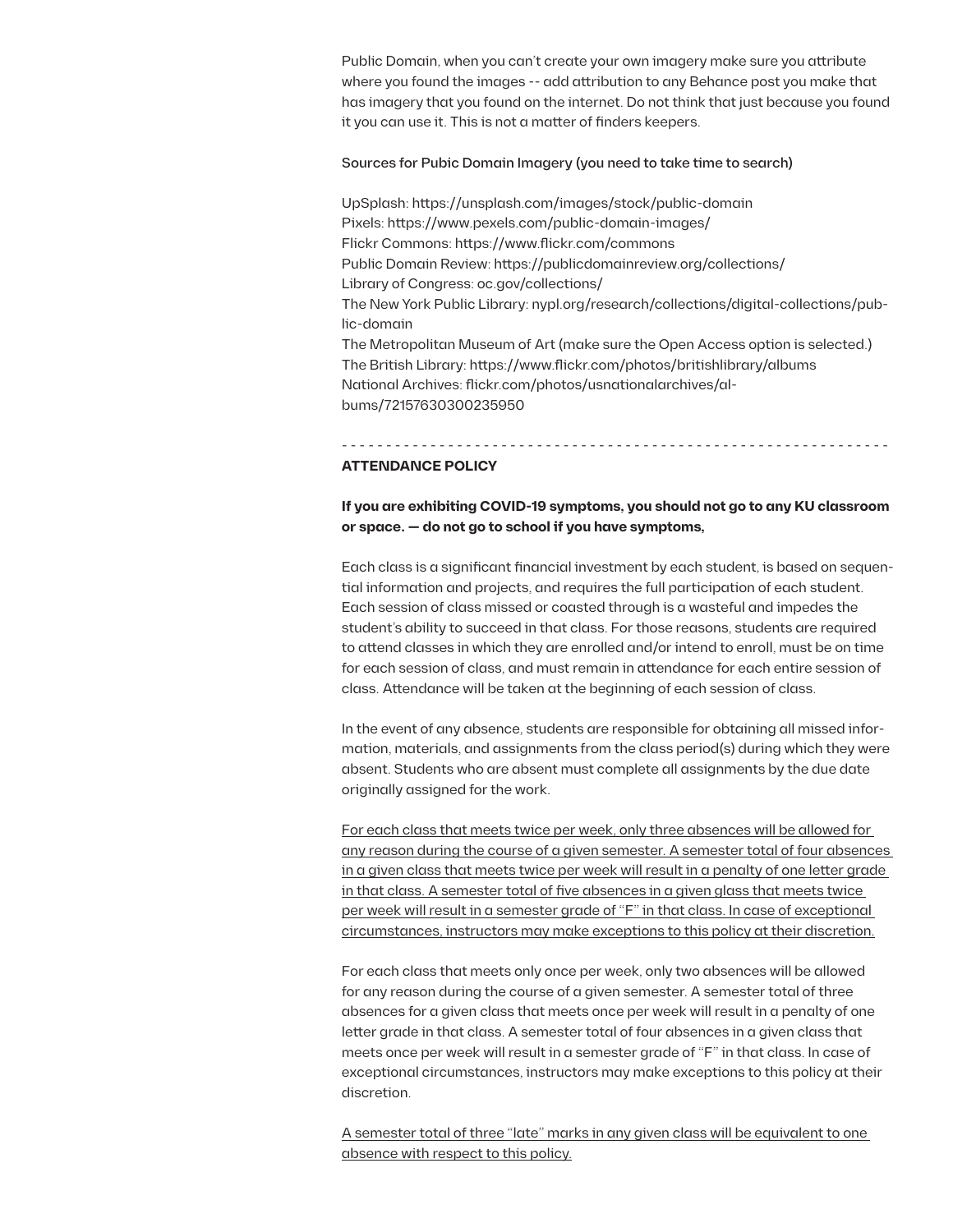In order to ensure that students are connected with support services at the university when appropriate, and to ensure that students are duly reminded of the possible consequences of continued truancy, instructors should submit an Absence Warning Form after two absences for a class that meets twice per week or after one absence for a class that meets once per week.

## **ONLINE CLASSES / ZOOM**

In studio classes please have your video on and your audio muted. The video feed must be turned on during studio classes. If you have a reason why you can't turn on your video for a studio please discuss it with your professor before class starts.

- - - - - - - - - - - - - - - - - - - - - - - - - - - - - - - - - - - - - - - - - - - - - - - - - - - - - - - - - - - - - -

You may want to use ear buds or a headset to hear better and block out any noise that maybe happening in your background

Feel free to ask questions by turning on your audio, raising your and or post a question in the chat. If the professor misses any questions in the chat feel free to remind them to check or ask the questions by turning on the audio. The Zoom chat feature is a tool to make comments and ask questions without interrupting the speaker but be aware that your comments are public and are recorded in the minutes of the session. Be careful with using the private chat during class you could mistakenly send a message to the entire group so do not post unkind things in the chat. We can be critical of work but do not make it personal.

Treat a zoom online class as you would an in person class. Be on-time. Be prepared. Be dressed. Be aware of your background and lighting. Many will have to zoom out of the bedroom so try and make a space that is conducive to working and learning. Please be on a computer rather than your phone.

Lectures will be recorded. If you don't see the recording light on feel free to remind the professor to record.

- - - - - - - - - - - - - - - - - - - - - - - - - - - - - - - - - - - - - - - - - - - - - - - - - - - - - - - - - - - - - - **MEDICALLY-RELATED ABSENCES:**

Because of the fast-paced, project-based nature of studio curricula, absences as the result of a medical condition will count in the same way as non-medical absences. Excessive absence for any reason, as outlined in this policy, are irreparably detrimental to a student's ability to succeed in our studio curriculum.

### **RELIGIOUS HOLIDAYS**

If any scheduled course meeting conflicts with mandated religious observance, the student must notify the instructor prior the day of the observance that the student will be absent.

- - - - - - - - - - - - - - - - - - - - - - - - - - - - - - - - - - - - - - - - - - - - - - - - - - - - - - - - - - - - - -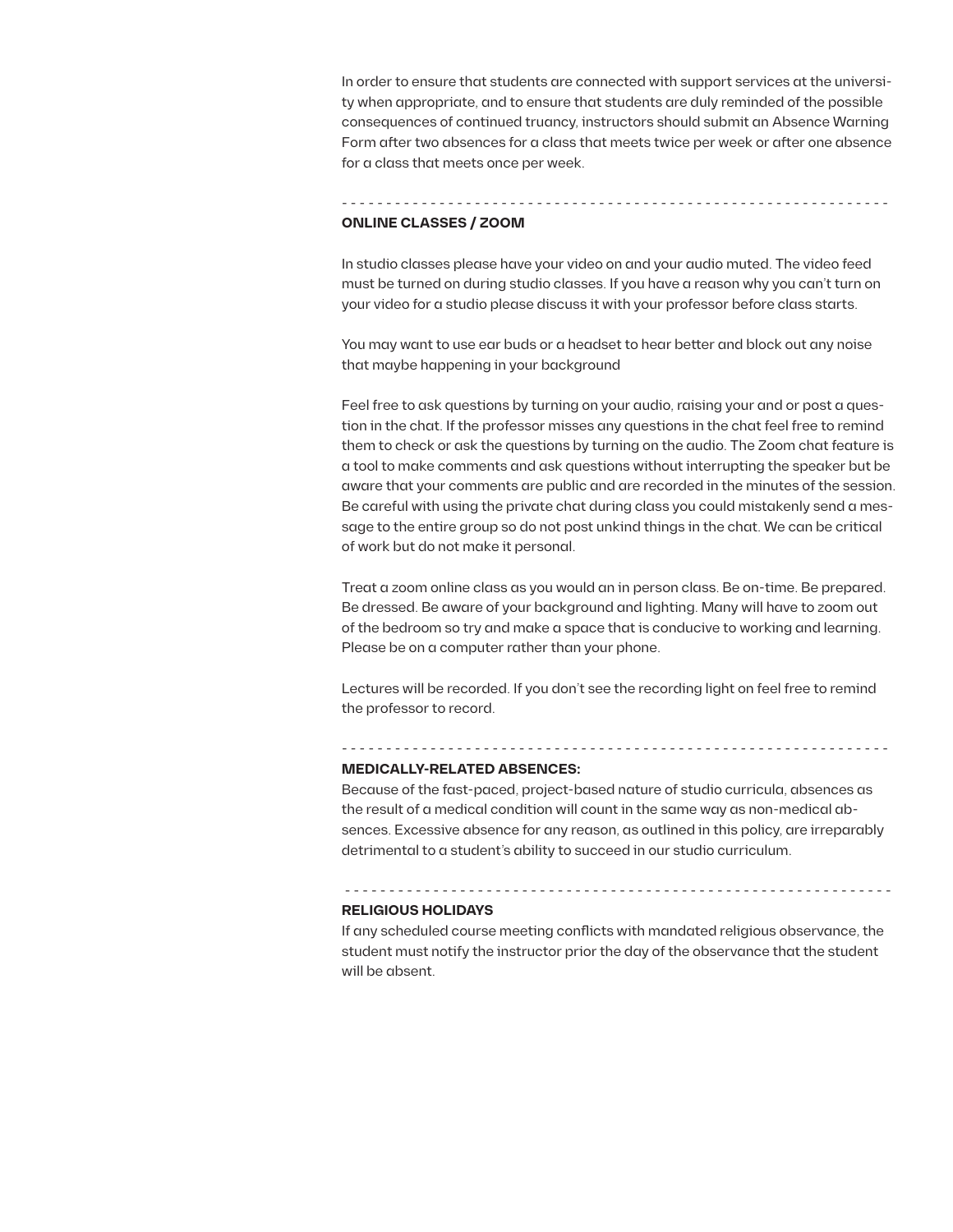### **ADA NOTE**

If you have special needs as addressed by the Americans with Disabilities Act (ADA), please notify me immediately so that appropriate accommodations can be provided

- - - - - - - - - - - - - - - - - - - - - - - - - - - - - - - - - - - - - - - - - - - - - - - - - - - - - - - - - - - - - -

### **Academic Support**

Students who have a documented disability as defined under the Americans with Disabilities Act (ADA) can register with the University Academic Support Center (UASC) if they would like to request accommodations. Requests for any accommodations should be filed through the UASC prior to the start of classes or very shortly thereafter. Requests for accommodations are most effective when submitted prior to beginning or immediately after beginning a class. More information regarding requests for accommodations is available at http://access.ku.edu/.

### **NONDISCRIMINATION**

The University of Kansas prohibits discrimination on the basis of race, color, ethnicity, religion, sex, national origin age, ancestry, disability, status as a veteran, sexual orientation, marital status, parental status, gender identity, gender expression, and genetic information in the university's programs and activities. Retaliation is also prohibited by university policy. Please contact the University's Title IX Coordinator at the Office of Institutional Opportunity & Access (IOA) with any inquiries in this regard.

- - - - - - - - - - - - - - - - - - - - - - - - - - - - - - - - - - - - - - - - - - - - - - - - - - - - - - - - - - - - - - -

To report discrimination or if you need guidance on discrimination concerns, please call IOA at 785.864.6414. If you need guidance on discrimination concerns or wish to report discrimination, please note the guidance and process outlined here. The Chair of the Department of Design is also always available to speak with you and assist you through this process.

Call 911 for emergencies or the Public Safety Office for non-emergencies at 785.864.5900. KU Crime Stoppers is also available at 785.864.8888.

### **SUPPLIES**

Students will be expected to present their work in a professional manner. Quality tools and materials should be considered as an investment in one's future. Your instructor will let you know if you need these tools, so wait to purchase.

— Dropbox OR GoogleDocs

- - - - - - - - - - - - - - - - - - - - - - - - - - - - - - - - - - - - - - - - - - - - - - - - - - - - - - - - - - - - - - -

- notebook for class notes and assignments (bring to every class)
- box of binder clips (medium size)
- tracing paper (pad or roll min.12 inches wide)
- self-healing mat to cut on in class (not too big not too small)
- push pins (always bring to class)
- fine and thick nibbed markers for sketching
- transparent tape
- white paper tape or masking tape
- steel ruler with cork back (18 inches) AND a heavy ruler at least 24 inches
- x-acto knife with #11 blades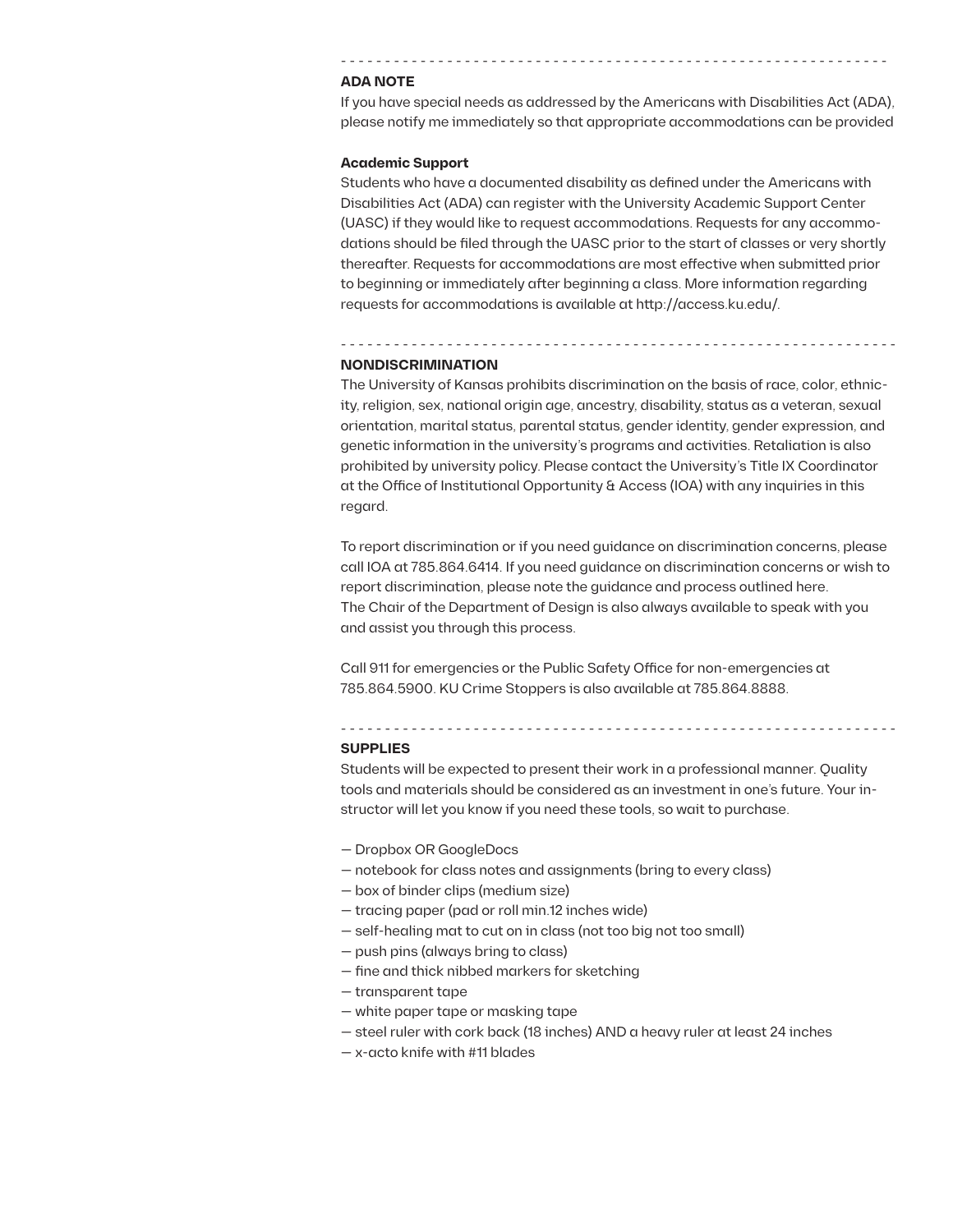### **CONCEALED CARRY**

ndividuals who choose to carry concealed handguns are solely responsible to do so in a safe and secure manner in strict conformity with state and federal laws and KU weapons policy. Safety measures outlined in the KU weapons policy specify that a concealed handgun:

- - - - - - - - - - - - - - - - - - - - - - - - - - - - - - - - - - - - - - - - - - - - - - - - - - - - - - - - - - - - - - -

-Must be under the constant control of the carrier.

-Must be out of view, concealed either on the body of the carrier, or backpack, purse, or bag that remains under the constant control of the carrier.

-Must be in a holster that covers the trigger area and secures any external hammer in an un-cocked position

-Must have the safety on, and have no round in the chamber.

## STUDIO CLASSES

These courses take place in spaces that will require students to leave belongings such as backpacks and purses away and unattended for the duration of class time. Students who choose to carry a concealed handgun in a purse, backpack, or bag must review and plan each day accordingly, and are responsible for making alternate arrangements as necessary. The university KU School of Architecture & Design's lockers are not does not provide appropriate secured storage for concealed handguns.

Individuals who violate the KU weapons policy may be asked to leave campus with the weapon and may face disciplinary action under the appropriate university code of conduct.

### LABS, SHOPS AND WORKSHOPS

Coursework in labs, shops and design-build courses takes place in spaces that will require students to leave belongings such as backpacks and purses away and unattended. Course-related activities require use of equipment and physical movements that may reveal the presence of a concealed handgun.

Students who choose to carry a concealed handgun must review and plan each day accordingly, and if they cannot adequately conceal a handgun on their body, are responsible for making alternate arrangements as necessary before arriving to the workspace. The KU School of Architecture & Design's lockers are not appropriate secured storage for concealed handguns.

Individuals who violate the KU weapons policy may be asked to leave campus with the weapon and may face disciplinary action under the appropriate university code of conduct.

\*For more information on the law, safety, resources and FAQs the Provost's Office and KU General Counsel have prepared http://concealedcarry.ku.edu. - - - - - - - - - - - - - - - - - - - - - - - - - - - - - - - - - - - - - - - - - - - - - - - - - - - - - - - - - - - - - - -

## **HEALTH & SAFETY**

"To protect all of us, everyone must wear a mask in the classroom as required by the Protect KU Pledge and by University policy. Violations of the mask policy in classrooms are treated as academic misconduct. If you come to class without a mask, I will ask you to put one on. If you do not put on a mask when asked, you will have to leave class. Violations will be reported, and consequences will follow, up to and